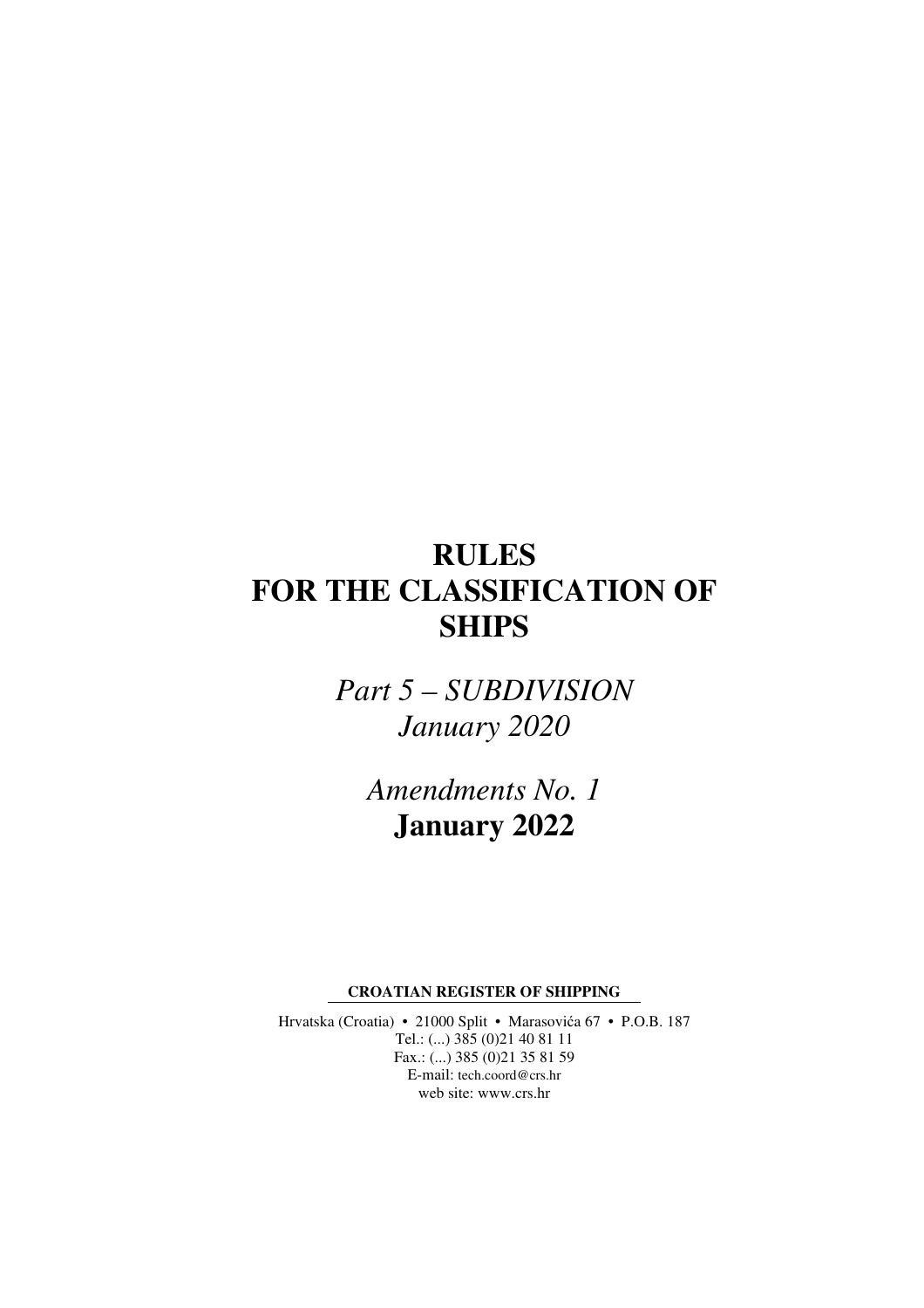By the decision of the General Committee of Croatian Register of Shipping,

### Amendments No. 1 to the **RULES FOR THE CLASSIFICATION OF SHIPS**  Part 5 – SUBDIVISION

have been adopted on 20th December 2021 and shall enter into force on 1st January 2022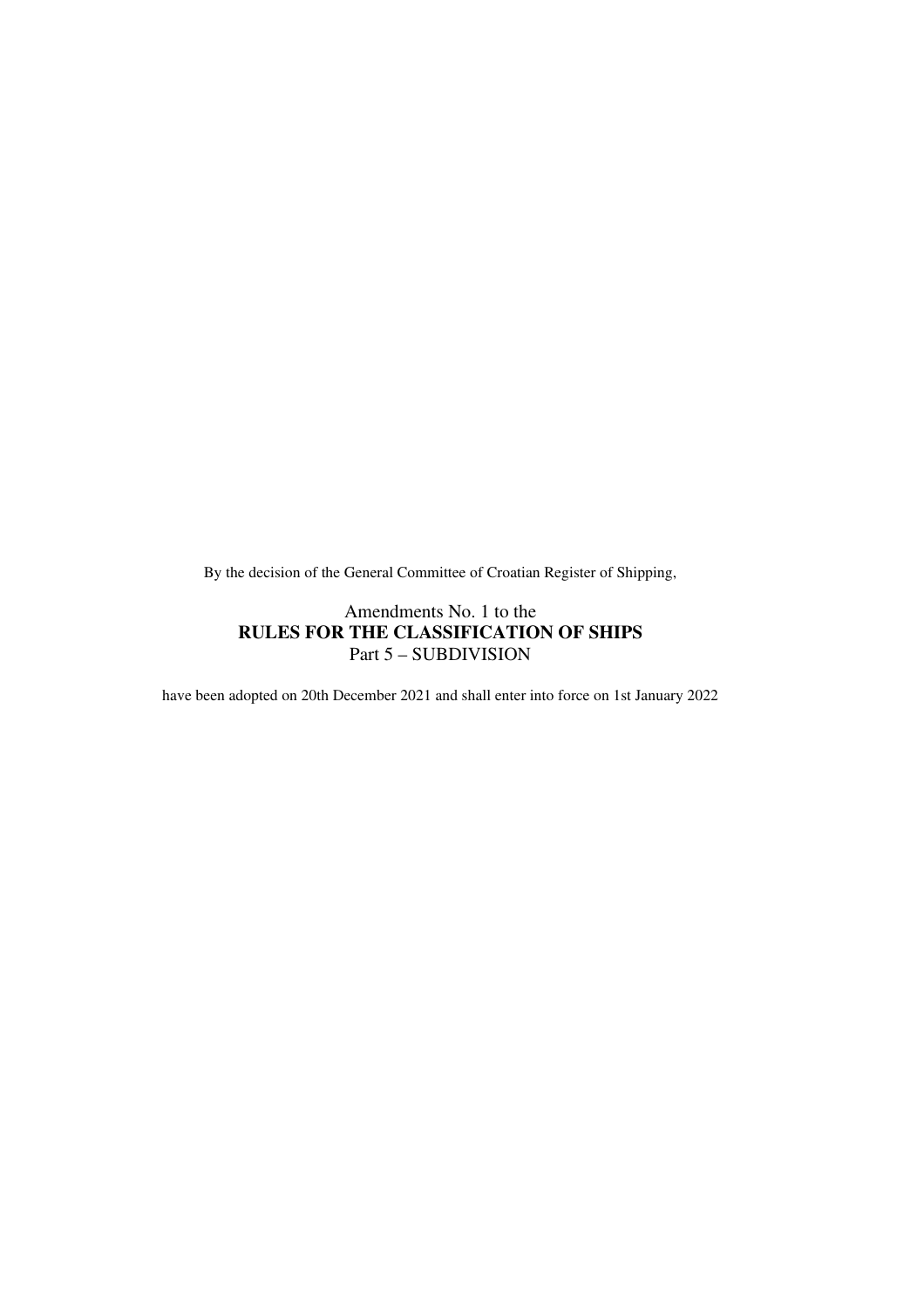## **INTRODUCTORY NOTES**

These amendments shall be read together with the requirements in the Rules for the Classification of Ships, Part 5 – Subdivision, edition January 2020.

Table 1 contains review of amendments, where items changed or added in relating to previous edition are given, with short description of each modification or addition. All major changes throughout the text are shaded.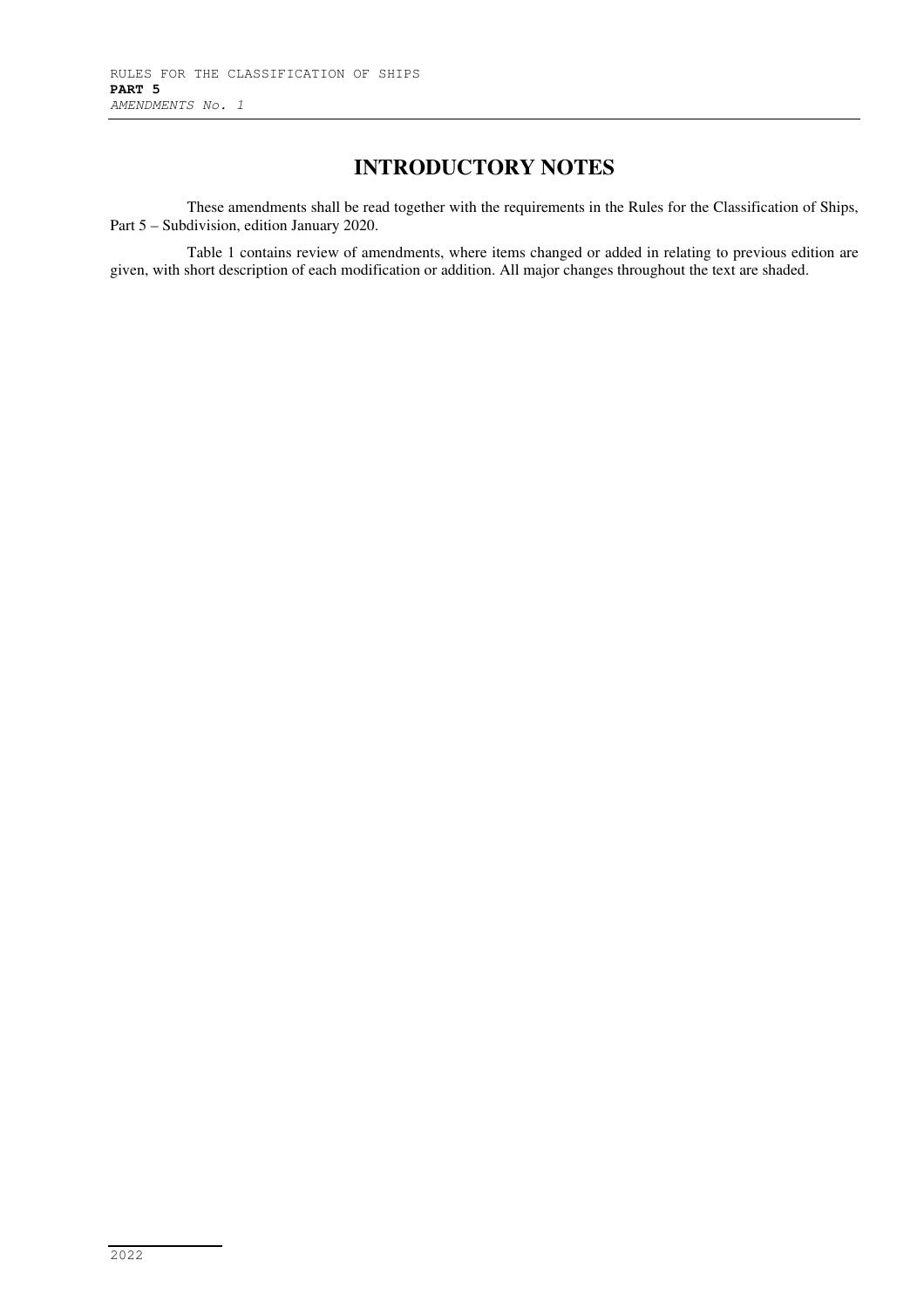| This Part of the Rules includes the requirements of the following international Organisations: |                                                                                                                                                                                                                                                                                                                                                                                                                                                                                                                                                                                                                                                                                       |  |
|------------------------------------------------------------------------------------------------|---------------------------------------------------------------------------------------------------------------------------------------------------------------------------------------------------------------------------------------------------------------------------------------------------------------------------------------------------------------------------------------------------------------------------------------------------------------------------------------------------------------------------------------------------------------------------------------------------------------------------------------------------------------------------------------|--|
| <b>International Maritime Organization (IMO)</b>                                               |                                                                                                                                                                                                                                                                                                                                                                                                                                                                                                                                                                                                                                                                                       |  |
| <b>Conventions:</b>                                                                            | International Convention for the Safety of Life at Sea 1974 (SOLAS 1974) and all subsequent<br>amendments up to and including the 2018 amendments (MSC.436(99))<br>Protocol of 1988 relating to the International Convention for the Safety of Life at Sea 1974, as<br>amended (SOLAS PROT 1988).<br>International Convention on Load Lines, 1966, and Protocol of 1988, as amended up to and in-<br>cluding the 2012 amendments (MSC. 345(91)).<br>International Convention for the Prevention of Polution from Ships 1973, as modified by the Pro-<br>tocol of 1978 thereto (MARPOL 73/78) and all subsequent amendments up to and including the<br>2011 amendments (MEPC.201(62)). |  |
| <b>Resolutions:</b>                                                                            | MSC.235(82), as amended by MSC.335(90); MSC.421(98); MSC.436(99)                                                                                                                                                                                                                                                                                                                                                                                                                                                                                                                                                                                                                      |  |
| Codes:                                                                                         | International Code of Safety for High-Speed Craft (HSC Code), MSC.36(63), MSC.97(73)<br>Code of Safety for Dynamically Supported Craft, A.373(X)<br>Code of Safety for Special Purpose Ships, 2008, MSC.266(84)                                                                                                                                                                                                                                                                                                                                                                                                                                                                       |  |
| <b>International Association of Classification Societies (IACS)</b>                            |                                                                                                                                                                                                                                                                                                                                                                                                                                                                                                                                                                                                                                                                                       |  |
| <b>Unified Interpretations:</b>                                                                | CC7; LL 63(Rev.2, 2008); LL 65(Rev.2, 2008); LL 69(Rev.1, 2008); LL 75(Rev.1, 2009);<br>MPC93 (Rev.1, 2016); SC 161(Rev.1, 2008)                                                                                                                                                                                                                                                                                                                                                                                                                                                                                                                                                      |  |
| <b>Recommendations (Rec.):</b>                                                                 | No.110 (Rev.2, Mar 2021)                                                                                                                                                                                                                                                                                                                                                                                                                                                                                                                                                                                                                                                              |  |
| <b>EU Directives:</b>                                                                          | Directive 2003/25/EC of the European Parliament and of the Council of 14 April 2003 as<br>amended by Commission Directive 2005/12/EC of 18 February 2005                                                                                                                                                                                                                                                                                                                                                                                                                                                                                                                              |  |

٠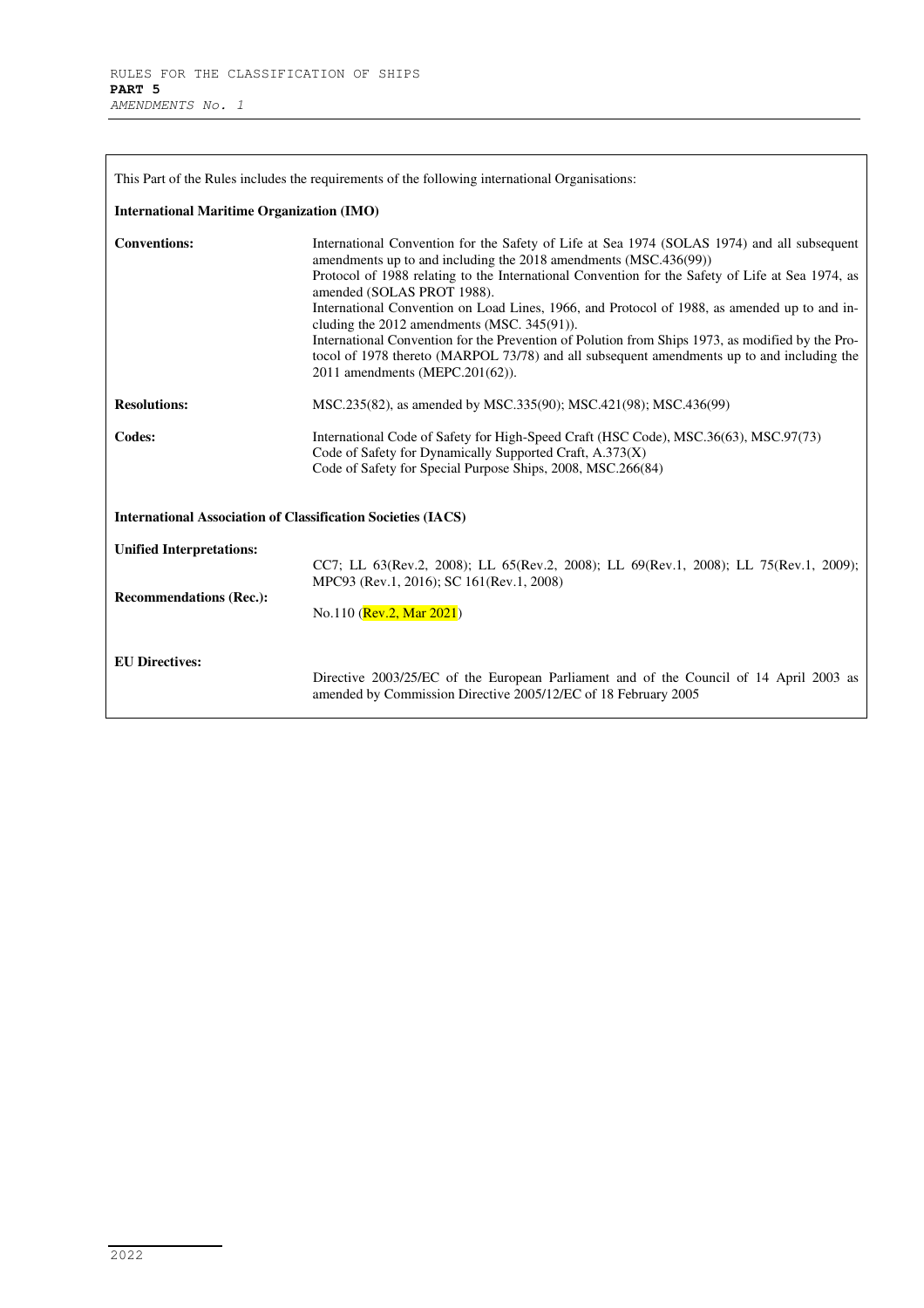# **TABLE 1 – REVIEW OF AMENDMENTS**

This review comprises amendments in relation to the Rules for the Classification of Ships, Part 5 – Subdivision, edition January 2020.

| <b>ITEM</b>              | <b>DESCRIPTION OF THE AMENDMENTS</b>                                                                                     |  |
|--------------------------|--------------------------------------------------------------------------------------------------------------------------|--|
| <b>SECTION 9 TANKERS</b> |                                                                                                                          |  |
| Head 9.7                 | Items 9.7.4, 9.7.5 and 9.7.7 have been amended in order to include provisions of<br><b>IACS</b> No.110 (Rev.2, Mar 2021) |  |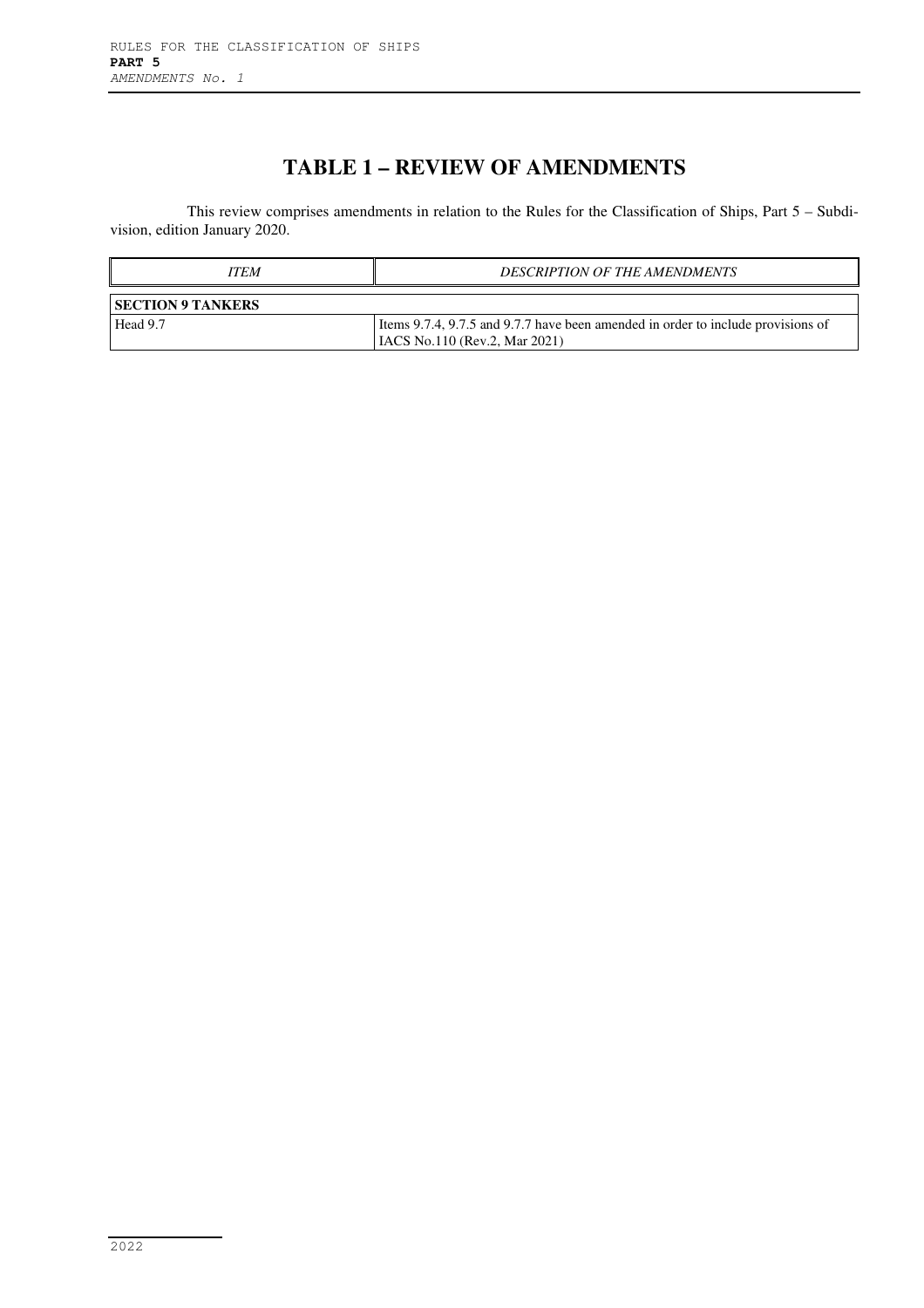### **9 TANKERS**

 **Head 9.7 DAMAGE STABILITY VERIFICATION OF PARTICULAR LOADING CASE ON NEW TANKERS**, items 9.7.4 and 9.7.5 have been amended and should be read as follows:

### **9.7.4 Matrix of permissible loading conditions**

In the absence of stability software and KG/GM limit curve(s), in lieu of approved specific loading conditions, a matrix clearly listing the allowable range of loading parameters (draft, trim, KG, cargo loading pattern and SG) that the vessel is allowed to load in order to be in compliance with the applicable intact and damage stability criteria can be developed for the stability booklet when a greater degree of flexibility than that afforded by approved specific loading conditions is needed. If this information is to be used it shall be in an approved form.

### **9.7.5 KG/GM Limit Curve(s) \***

Where KG/GM limit curves are provided, a systematic investigation of damage survival characteristics shall be undertaken by making calculations to obtain the minimum required GM or maximum allowable KG at a sufficient number of draughts within the operating range to permit the construction of a series of curves of "required GM" or "allowable KG" in relation to draught and cargo tank content in way of the damage. The curves shall be sufficiently comprehensive to cover operational trim requirements.

The verification of KG/GM limit curves shall be conducted without any free surface correction. The actual loading condition uses the free surface correction (see paragraph 6.5 of IACS Rec. No.110) when comparing actual and **KG/GM limit values**.

It is to be noted that any change of filling level, draught, trim, cargo density might have a major influence to the results of a damage case; therefore the following items shall be considered carefully for the calculation of the KG/GM limit curves:

- a) Intact and damage stability criteria applicable to the vessel;
- b) The maximum required damage extent and lesser extents of damage which provide the most severe damage cases;
- c) Draught range of the vessel: when verifying the damage stability, according to MSC/Circ.406/Rev.1 and MSC.1/Circ.1537 the tropical freeboard needs to be considered, however, the fresh water allowance and tropical fresh water allowance need not be taken into account under MARPOL and IBC;
- d) Trim range of the vessel (see paragraph 6.6 of IACS Rec. No.110);<br>e) Full and empty cargo tanks:
- Full and empty cargo tanks;
- f) Partially filled cargo tanks (consideration of increments as necessary);
- g) Minimum tank fillings in tonnes if required;
- h) Maximum/minimum densities of cargoes; and
- i) Ballast tank filling levels as necessary to achieve compliance.

Damage stability calculations, on which the KG/GM limit curve(s) is(are) based, shall be performed at the design stage. The KG/GM limit curve(s) drawn out taking stability criteria (intact and damage) into account shall be inserted in the stability booklet.

 **Head 9.7 DAMAGE STABILITY VERIFICATION OF PARTICULAR LOADING CASE ON NEW TANKERS**, item 9.7.7 has been amended and should be read as follows:

#### **9.7.7 Direct calculation onboard (Stability software)**

The use of stability software for stability calculations is not a class requirement. However, stability software installed onboard shall cover all stability requirements (intact and damage) applicable to the ship. The following types of stability softwares, if approved by a classification society (according to Appendix 5 to the *Rules for the classification of ships, Part 4 - Stability* or IACS UR L5, **Rev.4 June 2020**), are applicable for calculation of service loading conditions for **tankers**:

- .1 Type 2: software calculating intact stability and checking damage stability on basis of a limit curve (e.g. for vessels applicable to SOLAS Part B-1 damage stability calculations, etc.) or checking all the stability requirements (intact and damage stability) on the basis of a limit curve; and
- .2 Type 3: software calculating intact stability and damage stability by direct application of pre-programmed damage cases based on the relevant Conventions or Codes for each loading condition (for some tankers, etc.).

The software shall be approved by the *Register*. The stability instrument is not a substitute for the approved stability documentation, but used as a supplement to facilitate stability calculations.

To avoid difficulties associated with developing suitable KG/GM limit curves and their restriction on operational capacity it is recommended that an approved Type 3 stability software is fitted on board.